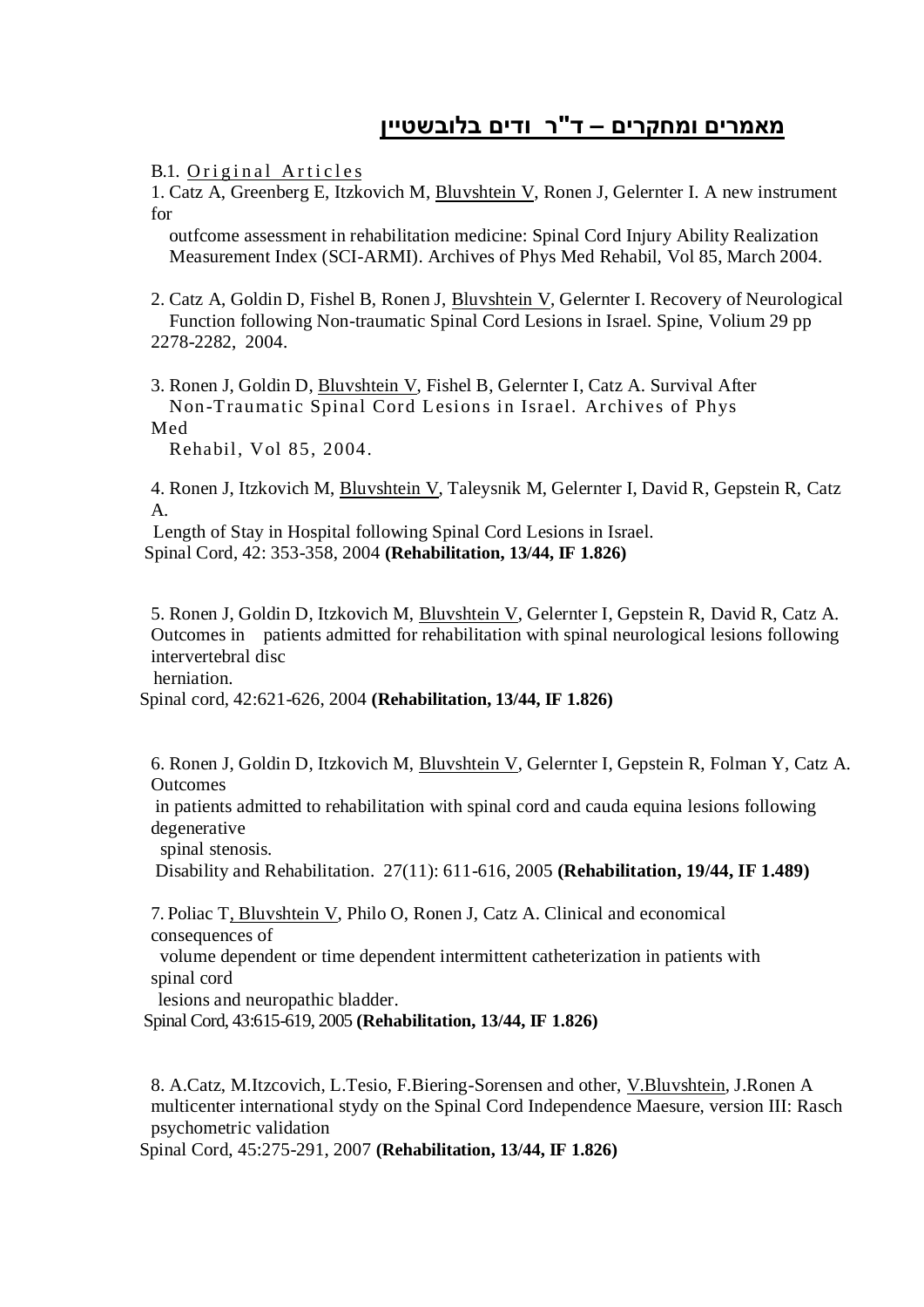9. Catz A, Barkol H, Steinberg F, Ronen J, Bluvshtein V, Keren O. Repeated small dose Botulinum toxin injections to spastic leg muscles to improve mobility in patients with spinal cord lesions: A pilot study. Europa Medicophysica, 43:319-25, 2007

10. Catz A, Bluvshtein V, Korczyn AD, Pinhas I, Gelernter I, Nissel T, Vered Y, Bornstein NM, Akselrod S.

Modified cold pressor test by cold application to the foot after spinal cord injury suggests

hemodynamic control by the spinal cord. American Journal of PM&R, 86:875-882, 2007.

11. M.Itzcovich, I.Gelernten, F.Biering-Sorensen and other, V.Bluvshtein, J.Ronen A.Catz The Spinal Cord Independence Maesure (SCIM), version III: Reability and validity in multicenter internatonal study.

Disability and Rehabilitation. 29:24, 1926-1933, 2007 **(Rehabilitation, 19/44, IF 1.489)**

12. A.Catz, V.Bluvshtein, I.Pinhas, Akselrod S, I.Gelernten, Nissel T, Vered Y, N.Bornstein, Korczyn AD

Hemodinmic effect of liquid food ingestion in mild-thoracic spinal cord demege. Spinal Cord, 45: 96-103,2007 **(Rehabilitation, 13/44, IF 1.826)**

13. A.Catz, V.Bluvshtein, I.Pinhas, Akselrod S, I.Gelernten, Nissel T, Vered Y, N.Bornstein, Korczyn AD

Cold pressor test in tetraplegia and paraplegia suggests an independent role of thoracic spinal cord in hemodinamic responses to cold. Spinal Cord, 46:33-38, 2008 **(Rehabilitation, 13/44, IF 1.826)**

14. E.Tchvloon, L.Front, I.Gelernten, J Ronen , V.Bluvshtein, A.Catz Survival, neurological recovery and morbidity after Spinal Cord Injury following road accident in Israel.

Spinal Cord, 46:145-149, 2008 **(Rehabilitation, 13/44, IF 1.826)**

15. Bluvshtein V, Korczyn AD, Vered Y, Pinhas I, Gelernter I, Catz A. Insulin resistance in tetraplegia but not in paraplegia: Is the thoracic spinal cord involved in glucose regulation?

Spinal Cord, 49: 648-652, 2011. **(Rehabilitation, 13/44, IF 1.826)**

16. Bluvshtein V, Korczyn AD, Akselrod S, Pinhas I, Gelernter I, Catz A. Hemodynamic responses to head-up tilt after spinal cord injury support a role for the thoracic spinal cord in cardiovascular regulation.

Spinal Cord, 49: 251-256, 2011. **(Rehabilitation, 13/44, IF 1.826)**

17. Bluvshtein V, Front L, Itzkovich M, Aidinoff E, Gelernter I, Hart J, Biering-Soerensen F,Weeks C, Laramee MT, Craven C, Hitzig SL, Glaser E, Zeilig G, Aito S,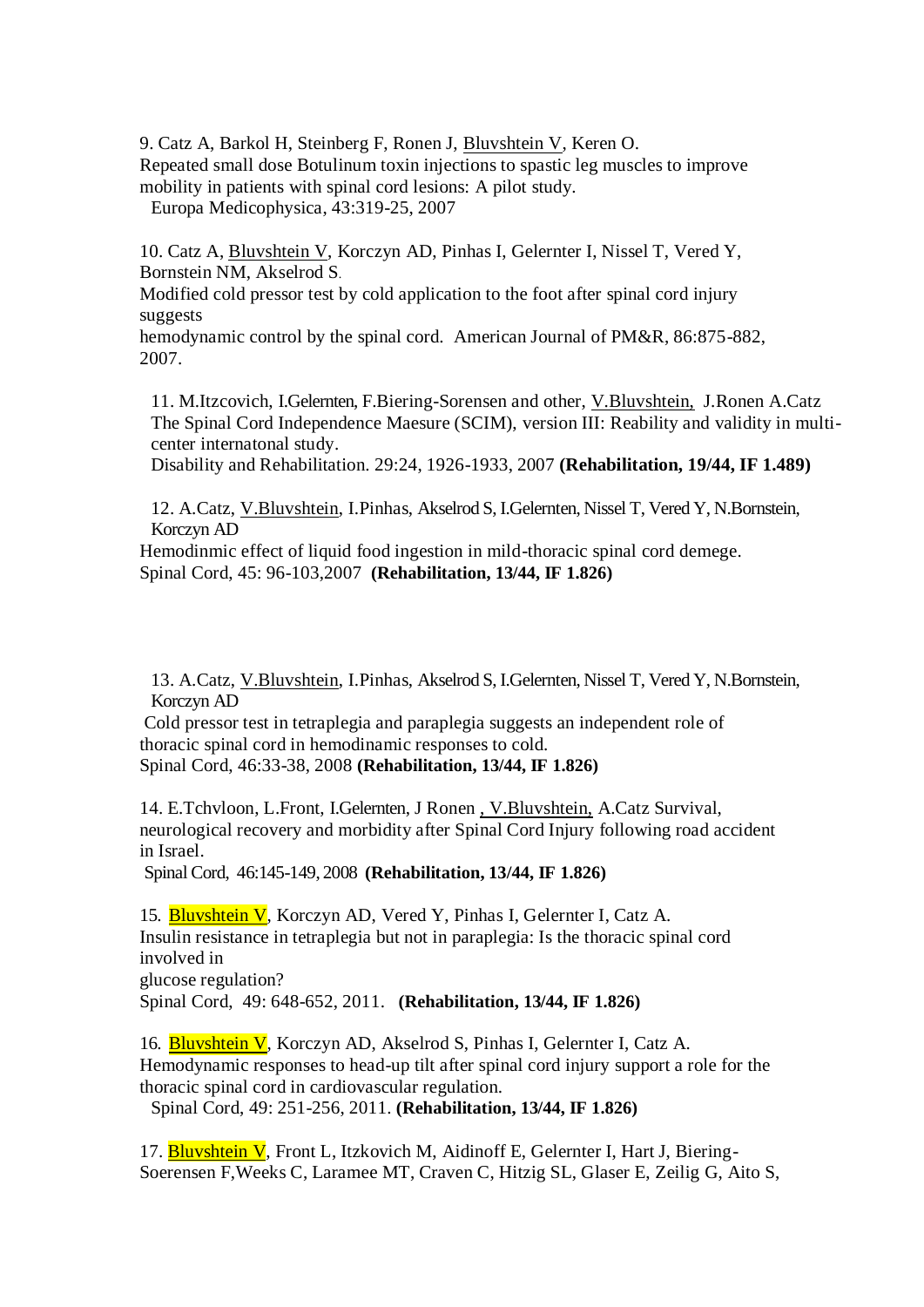Scivoletto G, Mecci M, Chadwick RJ, El Masry WS, Osman A, Glass CA, Silva P, Soni BM, Gardner

BP, Savic G, Bergström EM, Catz A.

SCIM III is reliable and valid in a separate analysis for traumatic spinal cord lesions Spinal Cord, 49: 292-296, 2011. **(Rehabilitation, 13/44, IF 1.826)**

18. Aidinoff E, Front L, Itzkovich M, Bluvshtein V, Gelernter I, Hart J, Biering-Soerensen F,Weeks C, Laramee MT, Craven C, Hitzig SL, Glaser E, Zeilig G, Aito S, Scivoletto G,Mecci M, Chadwick RJ, El Masry WS, Osman A, Glass CA, Soni BM, Gardner BP, Savic G, Bergström EM, Silva P, Catz A.

Expected Spinal cord independence measure, third version, scores for various neurological levels after complete spinal cord lesions.

Spinal Cord, 49: 893–896, 2011 **(Rehabilitation, 13/44, IF 1.826)**

19. Bluvshtein V, Front L, Itzkovich M, Benjamini Y, Galili T, Gelernter I, Aidinoff E, Hart J,

Tesio L, Biering-Soerensen F, Weeks C, Laramee MT, Craven C, Hitzig SL, Glaser E,

Zeilig G, Aito S, Scivoletto G, Mecci M, Chadwick RJ, El Masry WS, Osman A, Glass CA,

Silva P, Soni BM, Gardner BP, Savic G, Bergström EM, Catz A.

A new grading for easy and concise description of functional status after spinal cord lesions. Spinal Cord , 50:42–50, 2012. **(Rehabilitation, 13/44, IF 1.826)**

20. E Aidinoff, Y Benjamini, T Galili, T Polliack, L Front, V Bluvshtein, M Itzkovich, J Hart , A Catz

Non-linear formulas for the spinal cord injury ability realization measurement index Spinal Cord, 50: 324–327,2012 **(Rehabilitation, 13/44, IF 1.826)**

B.1.1. In Press None

B.1.2. Submitted For Publication None

## B.2. Case Reports

1. VanderT, OdiH, BluvshteinV, RonenJ, Catz A. Carbamazepine toxicity following Oxybutynin and Dantrolene administration –A case report. Spinal Cord, 2005, 43, 252-255.

2. Vander T,Kish B,Strauss S, Ronen J, , Bluvshtein V, Catz A. Rupture or Quadriceps tendom in a patient with Postanoxic Choreo-athetosis. Disability and Rehabilitation,

2005,27(10): 597-599

B.2.2. Submitted For Publication